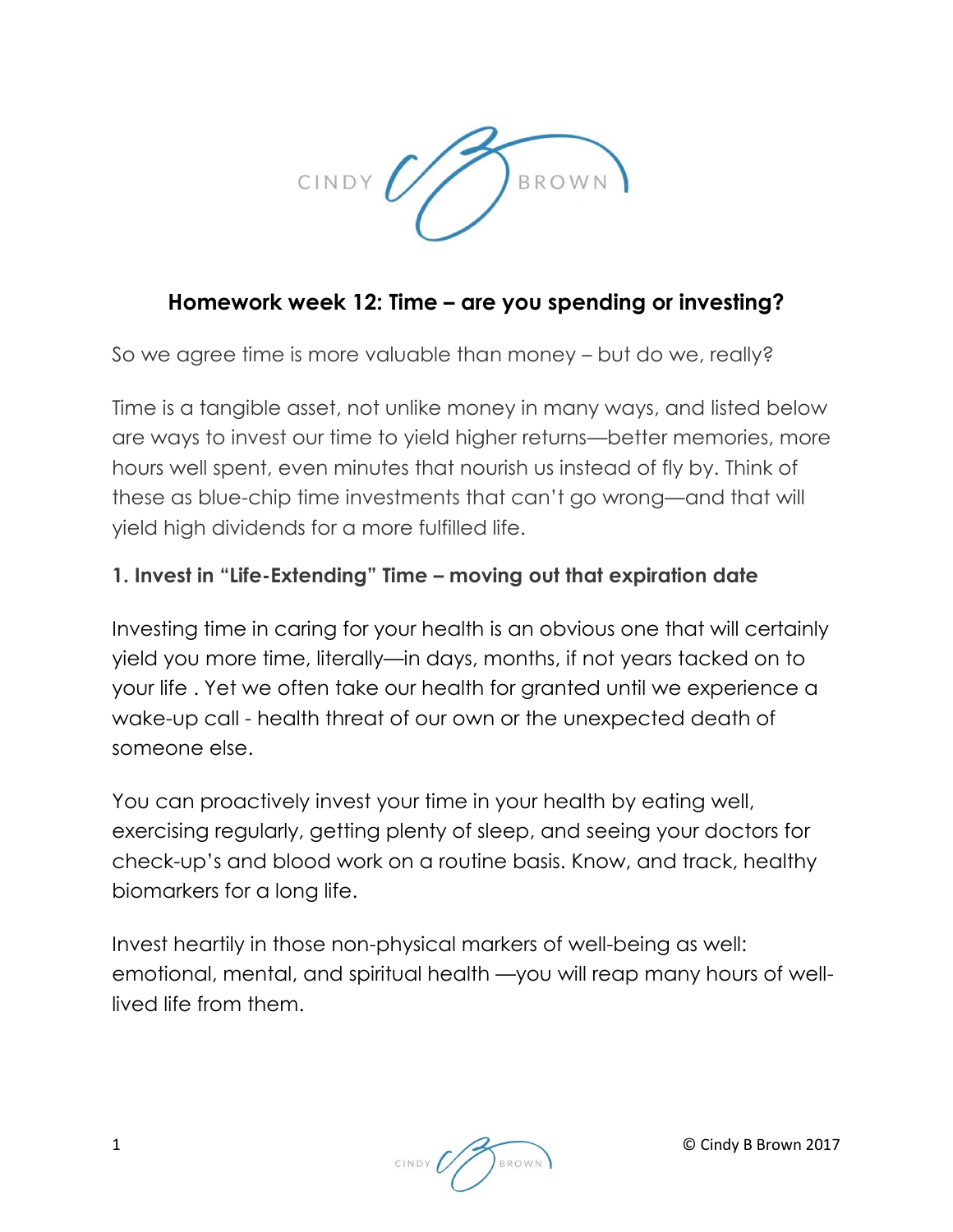**Invest time in:**

- **building in daily natural movement and activity daily**
- **eating food that was once alive and close to it's original source**
- **lowering stress**
- **having close friendships and,**
- **being part of a faith-based community.**

### **2. Invest in "Foundation-Building" Time – personal growth**

How I manage my time changed completely when I took the Stephen Covey's seminar on *The 7 Habits of Highly Effective People*. According to him, we spend our precious 24 hours primarily on four types of activity:

- Quadrant 1 Urgent and important (crisis, deadlines, putting out fires)
- Quadrant 2 Non-urgent and important (building relationships, identifying opportunities, prevention, planning)
- Quadrant 3 Urgent and non-important (interruptions, phone calls, meetings)
- Quadrant 4 Non-urgent and non-important (TV, email, time wasters)

Covey says that we spend most of our time in quadrants 1 and 4 focused on stress building deadlines and firefighting or dead time where we try to unwind from that stress. But the real area of personal growth is in quadrant 2. If you're spending more time putting out fires than building the right foundations, you'll never get out ahead of your to-do list.

## **Spend time in Quadrant 2!**

## **3. Invest in "Do-Nothing" Time – chill out**

In America, we don't feel our time is well spent unless we're either producing or consuming, which is a limited ( [and frankly, stressful](http://www.thedailymuse.com/career/too-stressed-to-de-stress/) ) perspective. I spent far to many years of my life thinking that just floating in

2 © Cindy B Brown 2017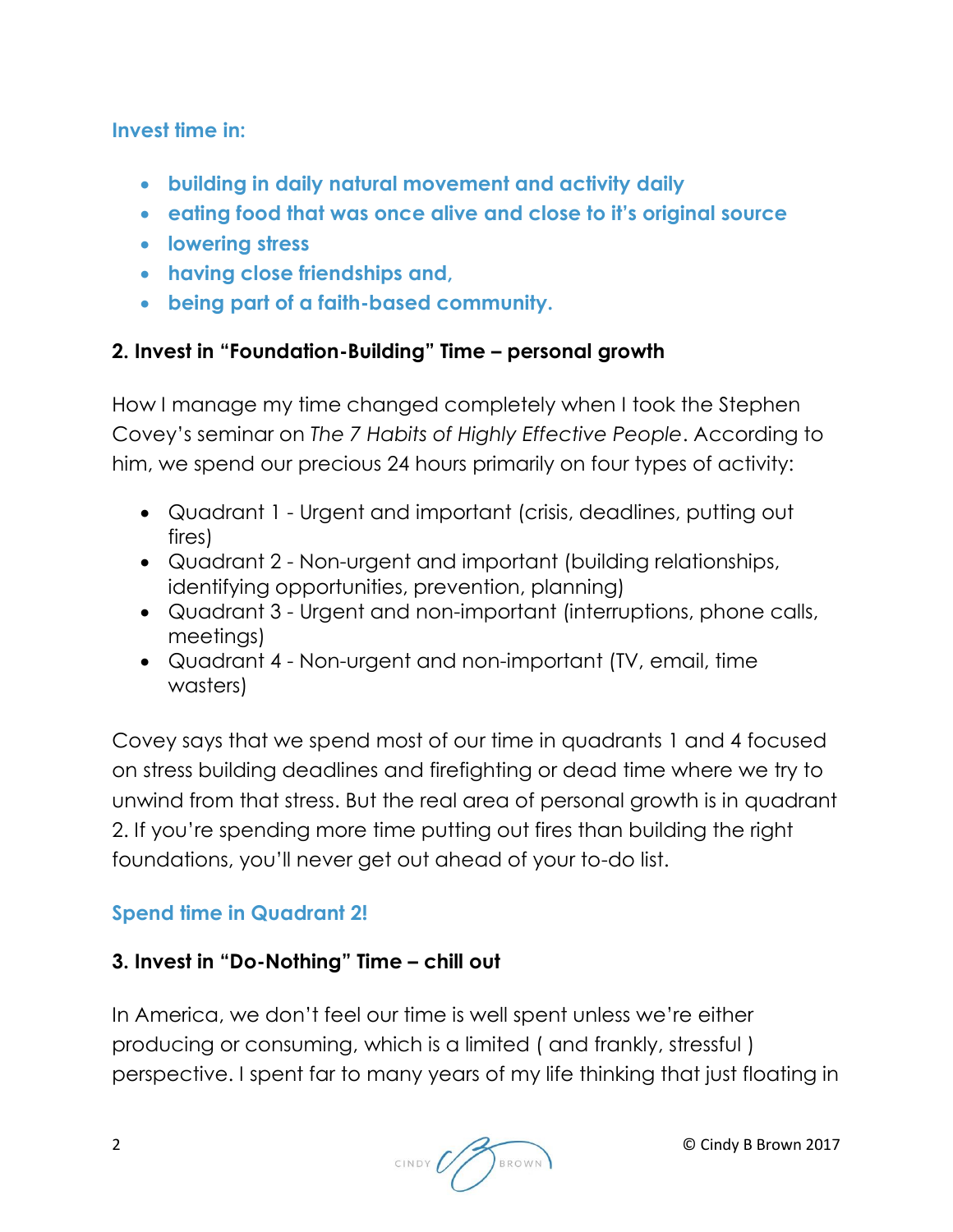the pool was a compete waste of time. I was addicted to "busy-ness" and getting things done.

In other parts of the world, such as India, it's normal for people to enjoy each others' company without activity or even conversation. Investing in do-nothing time will help us slow down and experience a different pace of life, in which time's value is not measured by its productivity. I now know the value of an hour at the end of each day just having conversation with my husband without technology or reviewing the endless "to-do" list.

### **Spend some time doing nothing - just chill.**

#### **4. Invest in "System-Creating" Time – creating extra time**

It's well-established in happiness psychology research that making small improvements to your life pays out exponentially in happiness.

I am a firm believer in systems and routines to help me manage my life efficiently. For example, putting a keyhook by the door so that you [don't](http://www.thedailymuse.com/style/morning-mayhem-how-to-finally-get-out-the-door-on-time/)  [spend five minutes every morning](http://www.thedailymuse.com/style/morning-mayhem-how-to-finally-get-out-the-door-on-time/) hunting for your keys. Or rearranging your closet so you can actually see everything, and not spend 20 minutes each morning figuring out what to wear. Better yet – choose what you are going to wear the night before in your organized closet. Or coming up with a better filing system for your digital photos, or your expenses (check out expensify), so your personal administrative time can be cut in half.

**Look at the tiny time wasters in your day and invest some up-front time in creating better, more organized system to address those things. A little time up front to organize your live will reap you lots of time in the long run.**

#### **5. Invest in "Cushion" Time –see the world around you**

This is one of those time investments that's so simple, but can yield such great results in your life.

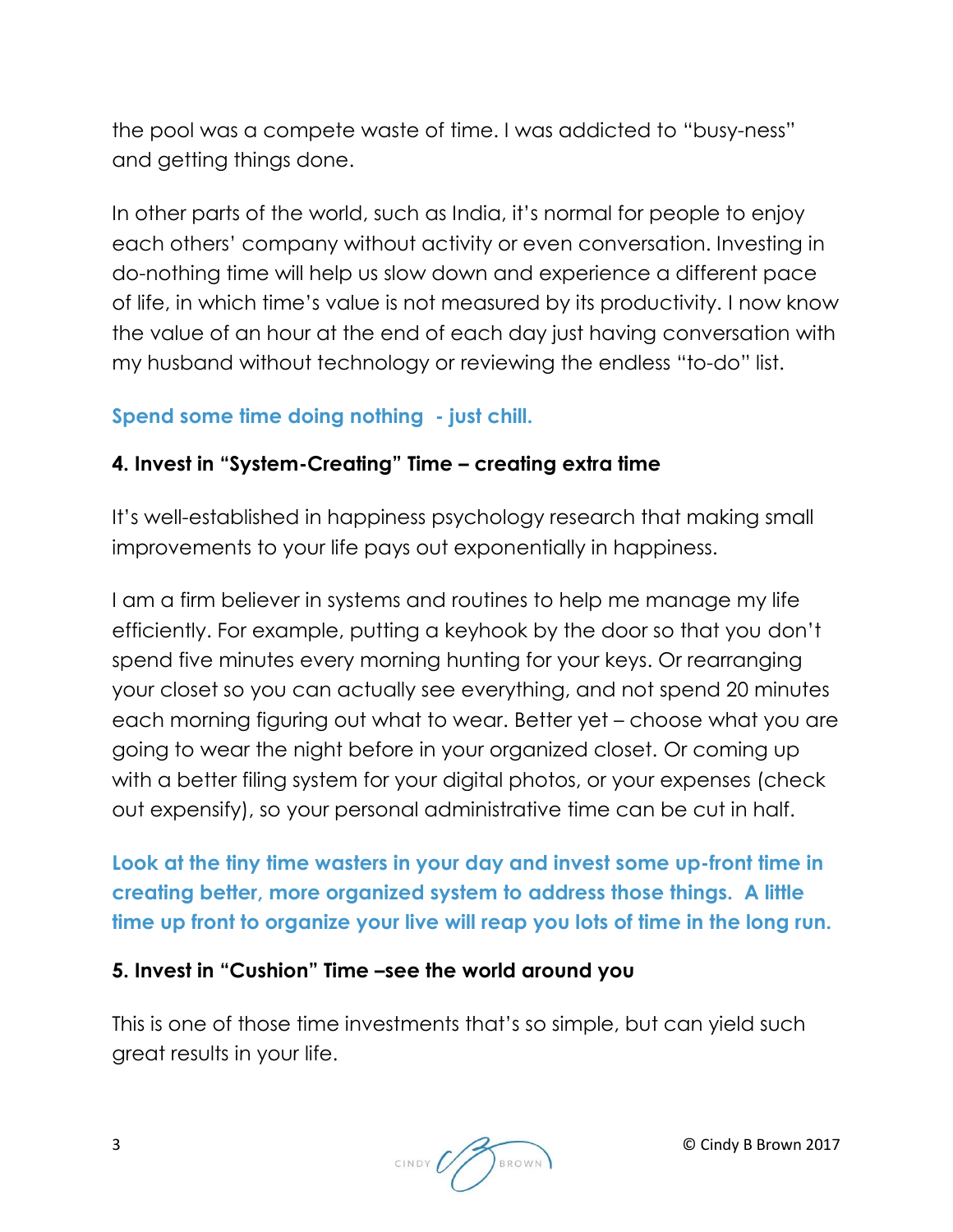Being in a rush may be preventing you from being the kind of person you want to be—the kind to stop and help someone in need.

**Build in lots of cushion time in your schedule and prevent "constant hurriedness syndrome" to make a great investment in yourself and in the quality of life of those around you.**

#### **6. Invest in "Savoring" Time – the small pleasures**

A recent study published in the Association for Psychological Science found that wealthy people have a lower "savoring ability" - which is the ability to enhance and prolong positive emotional experience- like taking in the colors of a sunset or the taste of a cold drink. Apparently, having access to the best things in life may actually undermine your ability to reap enjoyment from life's small pleasures.

**Slow down—take a few extra seconds to really look at the colors of the leaves, or munching slowly to enjoy the texture, smell and flavor of a bite of a warm, ripe peach. Investing time in savoring all the unique sensorial moments of your day will guarantee your moments don't flash by in a dull blur.**

## **7. Invest in "Time Assessment" Time – life tracking**

You wouldn't keep spending or investing money without assessing how well things were going every month, quarter, or year, and the same thing should apply to your time. Spend:

- **5 minutes a day to make sure you've invested time in at least one thing on this list.**
- **15 minutes a week to review your past week's schedule and what you wish you had made time for, and what time investment made you happiest.**